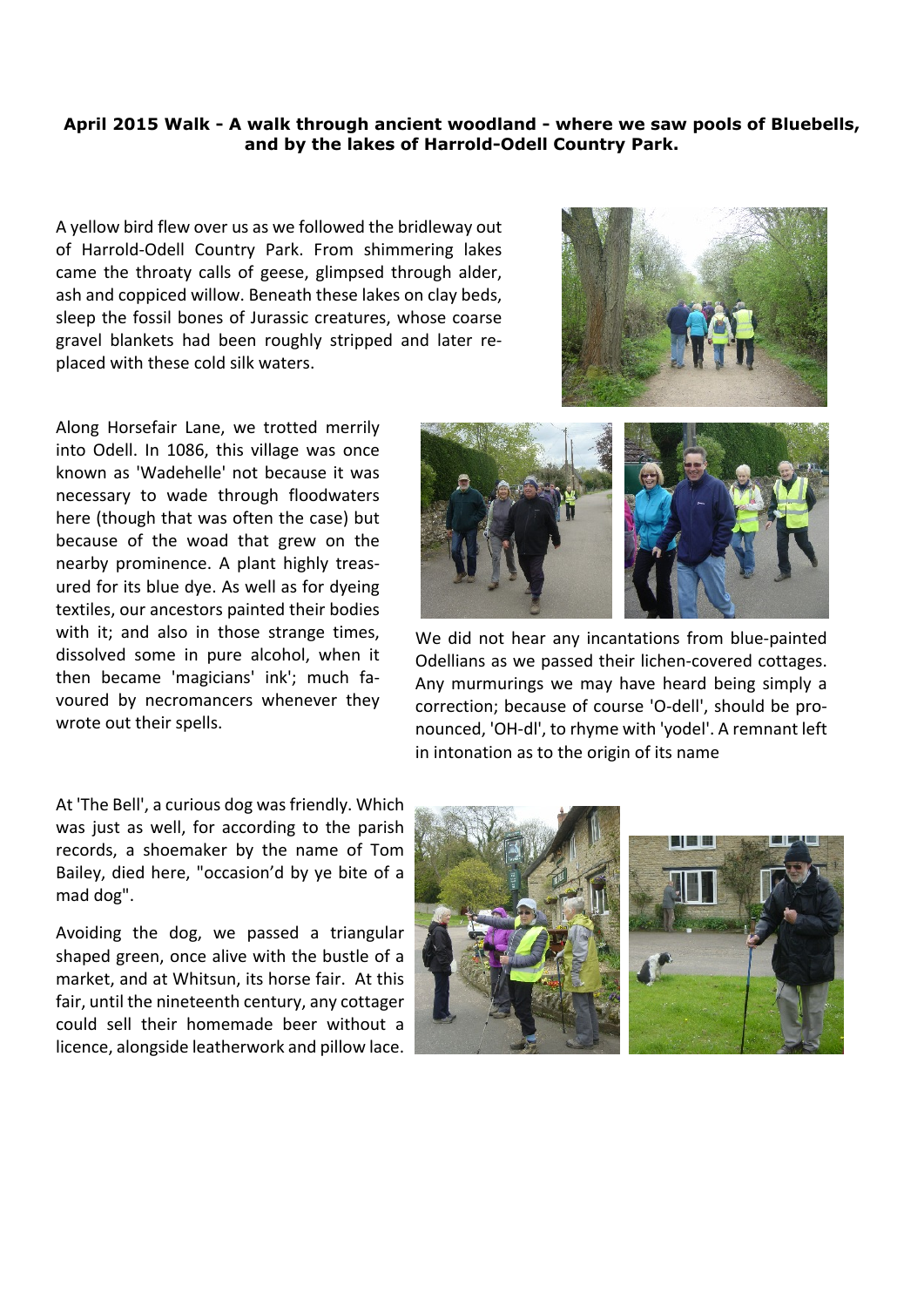On the High Street, we passed 'Old Mrs Ashton's' home who once recounted working as a servant at the 'big house' at a time when there were 'oil-lamps and candles', and 'a whole sheep hanging in the cellar'. A black, 'smoky apparition' on several occasions also terrified her.

Soon we stood outside the site of her former employment. It had cost £5 to build the castle here in 1086, right on top of the woad plants! We can imagine how the locals felt, from the buttressed walls that dominate this corner of the road. These barons, also stole the name of the village as their own, before sinking an eighty-foot well through the rock. King John once drank from its sparkling waters and thereafter, the well bore his name.

By the 16th century, 'Great Woodhull Castle', was nothing more than 'straunge Ruins', and a 'big house' was built in its place. This later burnt down in 1931. Before its lost to the flames, its owner discovered subterranean passageways; and after placing pressure on one of the oak panels, a secret door, which led to a 'small, sparsely furnished room'. Although, he never fully explored the cellars because of their 'foul air'. Perhaps that was the stench of rotting woad.

Back in the castle's heyday, King John's retinue, with all the pageantry of the day streamed out through its gates. The horses champing and foaming at the bit as their 'prancing shook the ground'. The king's dark red hair making him notable amongst them, as he rode on his white horse. The plumes, worn by the knights dancing in the wind; or so the ballad says; as they rode their 'fiery chargers as swift as the deer they followed'.

Our own pageantry was just as colourful as we crossed the road. Our Robin stuck a feather in his hat; whilst the 'mounts' that awaited us could not have been more splendid.